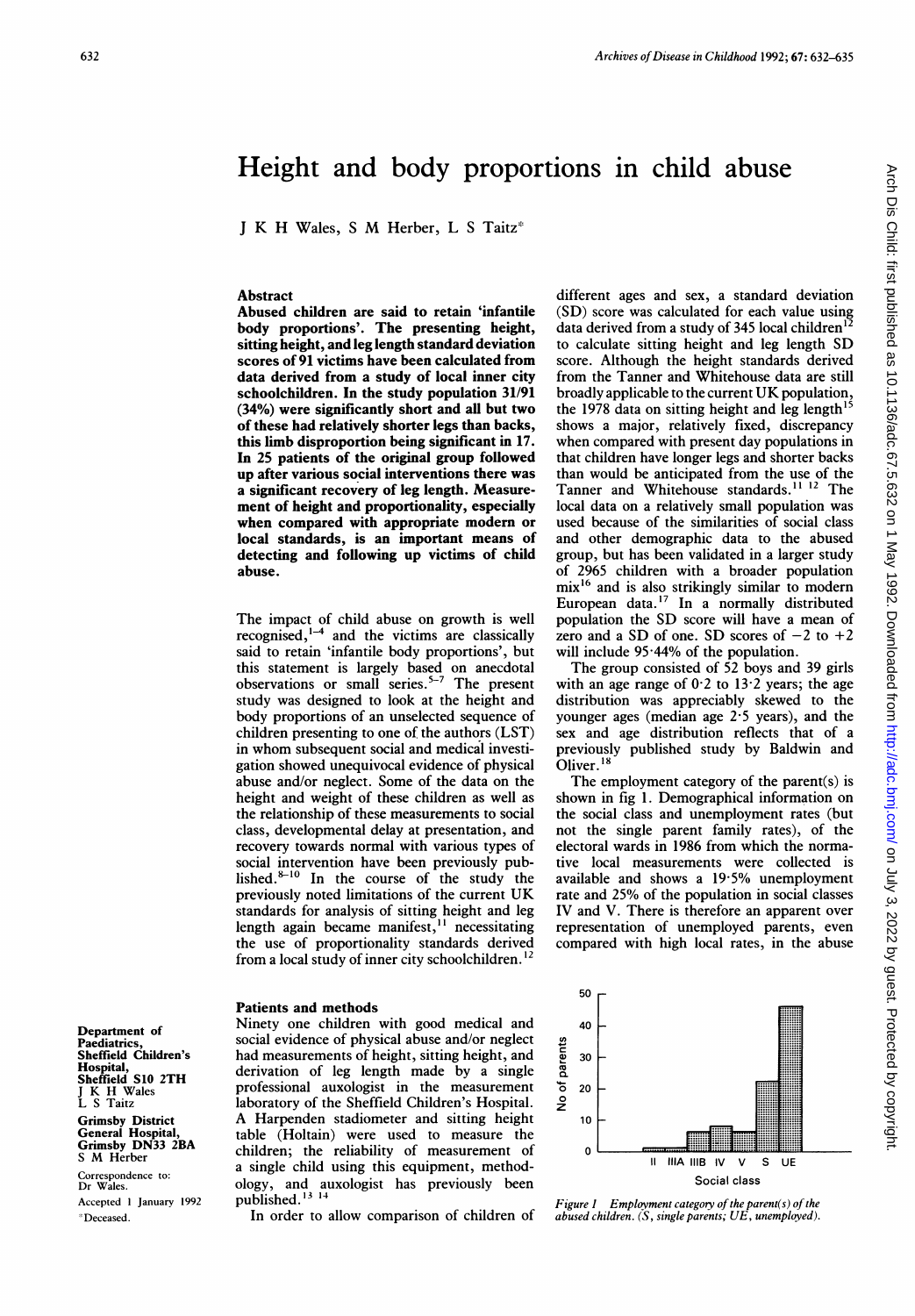group and also a very large number of single parents. This distribution has previously been described and discussed.'9 <sup>20</sup>

As physical abuse may on occasion be a 'spur of the moment' event, and neglect by its very nature long term, the patients were subdivided into two groups, one of 57 children with physical abuse and another of 34 deprived children with no known physical injury, to determine if there was any difference in body habitus. In addition, 25 patients were seen for follow up measurements at one to four years after presentation.

## Results

Figure 2 shows the results of a local study'2 measuring the height and sitting height of 345 children from inner city Sheffield superimposed on the current UK charts of Tanner and Whitehouse.<sup>15</sup> It can be seen that although there is a tendency for 'modern' children to be

very slightly taller than their predecessors, a major discrepancy is seen in relation to body proportions, with the study group having consistently longer legs and shorter backs.

To analyse the data to show the effects of abuse on individuals, a scattergram of sitting height SD score has been plotted against leg length SD score as illustrated in fig 3. This means of demonstrating the data shows individuals with normal stature falling within the central stippled box. Furthermore, disproportion can be represented by the perpendicular distance from a 'line of perfect proportion' (where sitting height SD score=leg length SD score) drawn through the intercept.

Figure 4 shows that 31/91 abused or deprived children were found to be short  $(p=<0.001)$ ; (17/57 and 14/34; 30 and 41% respectively (not significant) in the two subgroups). All but two of these children showed leg length disproportion. The significance disproportion can be estimated by the method described by Young et



Figure 2 Mean (SD) heights, sitting heights, and subischial leg lengths of 345 inner city Sheffield schoolchildren plotted on conventional UK charts.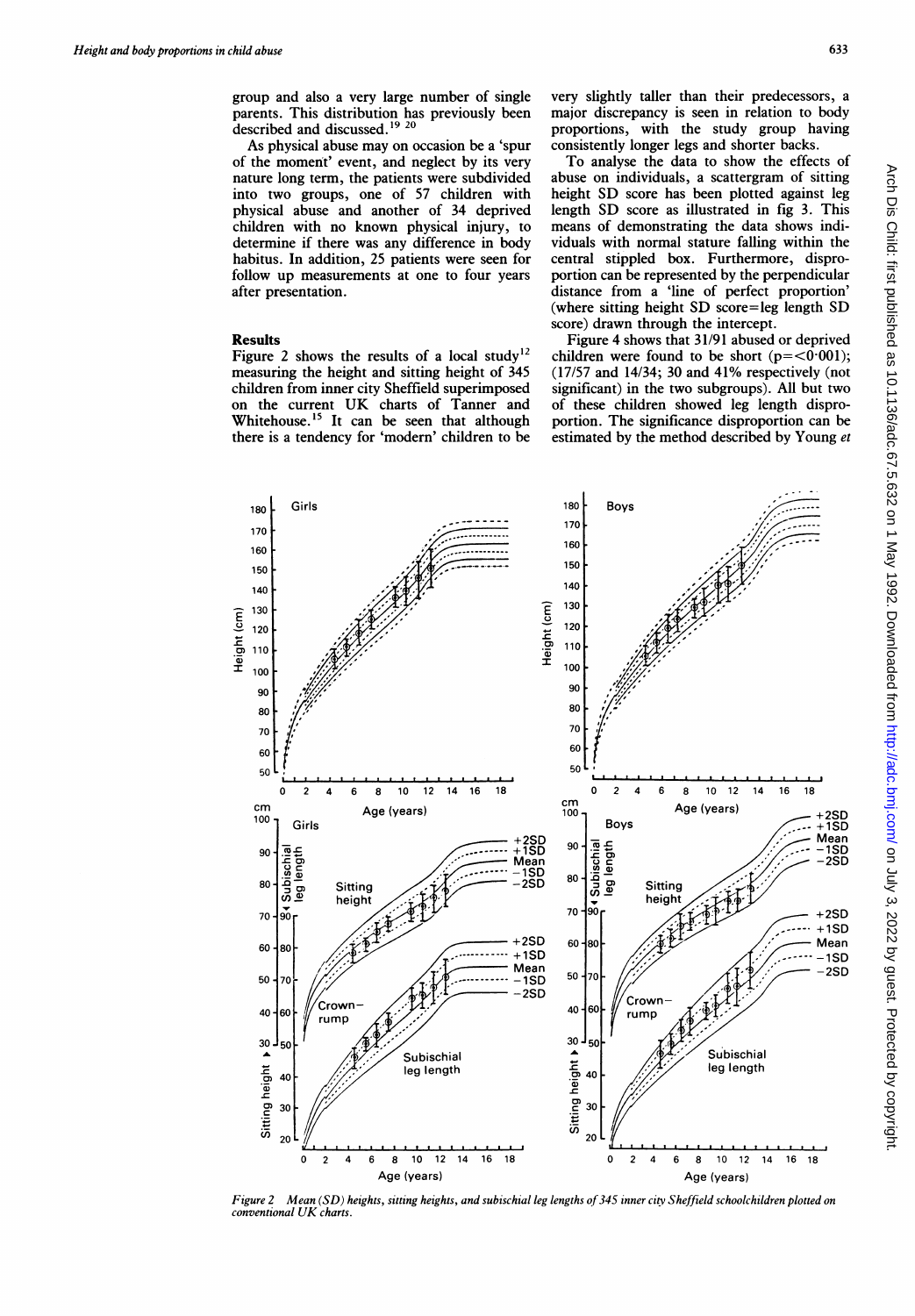

Figure 3 Demonstration of the scattergram used to represent the height and proportionality of individuals in the study.



Figure 4 Scattergram of sitting height SD score against leg<br>length SD score calculated from modern local data. Normal stature is encompassed in the central shaded area and the 'line of perfect proportion' is drawn through the intercept Upper/lower segment disproportion is thus indicated by the<br>perpendicular distance from this line.

 $al.^{21}$  By subtracting the leg length SD score from the sitting height SD score, values of more than  $\pm 2$  SD can be taken to represent statistically significant disproportion as shown in fig 5 where 17 children show significant shortening of the limbs compared with the back.

The group as a whole showed an appreciable skewing to the lower social classes and unemployed and single parents. This may represent a real phenomenon or a difference in ascertainment of cases but is probably a combination of both factors. Shorter leg length may in itself be associated with lower social class<sup>22</sup> and a secular

increase of leg length occurs with improving social circumstances.<sup>23</sup> To exclude the difference in proportionality being due to social class effects, rather than being truly secondary to abuse, leg length SD score was related to three broad social categories (non-manual,  $n=8$ ; manual,  $n=14$ ; unemployed and single parent,  $n=69$ ). Although the numbers in the higher social class groups were small there was a tendency for the shortest legs to be seen in the higher social class abused children (fig 6), making the observed disproportion unlikely to be due to social class effects alone.

The table shows the SD score at follow up in 25 patients (a mixture of the two subgroups), from one to five years after presentation and after a variety of social interventions, ranging from adoption and long term fostering to home care with social work supervision. There is a tendency for all values to 'recover' towards the mean, but this only reaches statistical significance for leg length. There was no apparent relationship between the initial degree of stunting and subsequent 'catch up' growth.



Leg length SD score subtracted from sitting height Figure 5 SD score. Significant disproportion is represented by the unshaded columns.



Figure 6 Leg length SD score plotted against three broad divisions of social class.

Height  $(Hl)$ , sitting height  $(SH)$ , and leg length  $(LL)$ <br>SD scores at presentation and follow up  $(Hl2,$  SH2, LL2) of 25 children

|                 | Range            | Mean               | SD scores           |
|-----------------|------------------|--------------------|---------------------|
| Hι              | $-4.3$ to $-0.1$ | $-1.6$             | $1-1$               |
| <b>SH</b>       | $-4.7$ to $+0.6$ | $-1.5$             | 1.2                 |
| LL.             | $-3.4$ to $+0.3$ | $-1.3$             | $1 \cdot 1$         |
| Ht2             | $-2.6$ to $-0.1$ | $-1.2$             | $0.8^*$             |
| SH <sub>2</sub> | $-2.9$ to $+0.7$ | $-1$ <sup>-1</sup> | $0.9$ <sup>**</sup> |
| LL2             | $-2.6$ to $+0.2$ | $-0.9$             | $0.7***$            |

\*Ht v Ht2 p=0.07; \*\*\*SH v SH2 p=0.09; \*\*\*LL v LL2  $p=0.035$ .